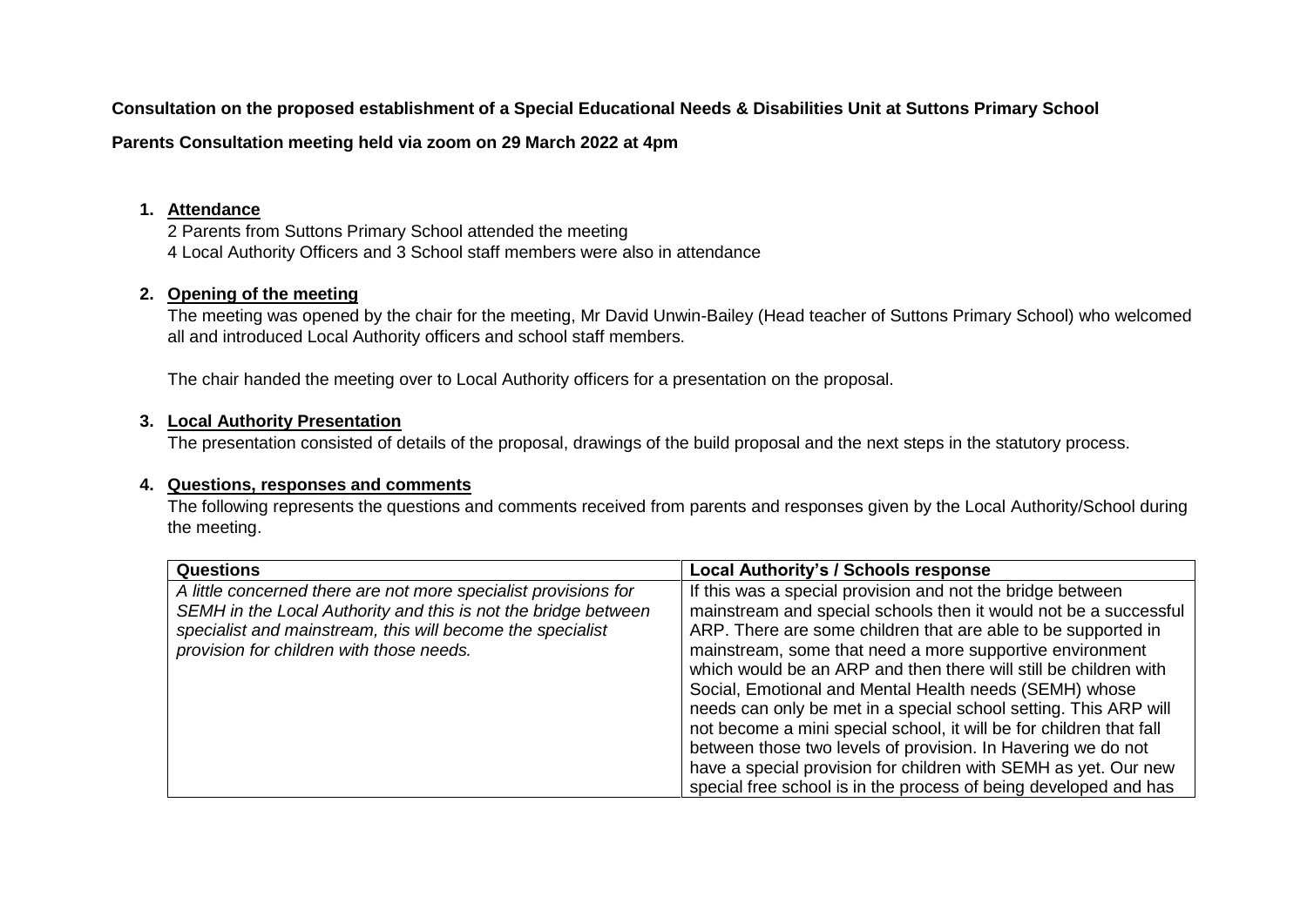|                                                                                                                                                                                                                                                                  | now got to the stage where it has planning permission. It is a<br>special free school for children with more complex needs<br>associated with SEMH and ASD. At the moment children with<br>SEMH needs are either in mainstream schools having a degree<br>of difficulty or are needing to go to an out of borough specialist<br>provision. The increase in numbers that we are forecasting<br>means that is not sustainable to keep that offer static which is<br>why we need to increase the offer in Havering with special school<br>provision and ARP provisions for children with SEMH. We will<br>continue to look at other ARP provisions at other schools that<br>would like to develop provision for SEMH. |
|------------------------------------------------------------------------------------------------------------------------------------------------------------------------------------------------------------------------------------------------------------------|--------------------------------------------------------------------------------------------------------------------------------------------------------------------------------------------------------------------------------------------------------------------------------------------------------------------------------------------------------------------------------------------------------------------------------------------------------------------------------------------------------------------------------------------------------------------------------------------------------------------------------------------------------------------------------------------------------------------|
| Is the new special free school going to open at the same time?                                                                                                                                                                                                   | Expecting the new special free school to open in September<br>2023, the same time as the proposed ARP at Suttons.                                                                                                                                                                                                                                                                                                                                                                                                                                                                                                                                                                                                  |
| Will the special free school include Primary and Secondary?                                                                                                                                                                                                      | Yes, it is an all through school.                                                                                                                                                                                                                                                                                                                                                                                                                                                                                                                                                                                                                                                                                  |
| Concerned the children will be the top tier children with those<br>needs and that the funding suggested will not be enough.                                                                                                                                      | The funding that is currently given to our ARP provisions have<br>recently been reviewed and uplifted. From April the 1 <sup>st</sup> of this year<br>there has been an increase, it has gone up by just over £4,000<br>per place for an ARP. Our primary level ARP funding is £20,726,<br>which is more than previously. £10,726 is the additional top up.                                                                                                                                                                                                                                                                                                                                                        |
| Children in the ARP will need £72,000 from the notional budget.<br>Is the funding going to be given to the school additionally, if it is<br>not and it is worked into the schools block calculator then that will<br>take away from the existing pupils already? | That is not the case. The way the funding works, the number of<br>children in the school will increase by 12 so the funding formula<br>gives the funding for the increase number including the 12 as part<br>of the notional funding. You do not get 12 additional children and<br>use the same element.                                                                                                                                                                                                                                                                                                                                                                                                           |
| Is it the same percentages to work this out as the 12 children will<br>need the extra money? It is not adding in 12 typically admitted<br>children, they are 12 children that you know will require additional<br>funding.                                       | The LA will follow up on this.                                                                                                                                                                                                                                                                                                                                                                                                                                                                                                                                                                                                                                                                                     |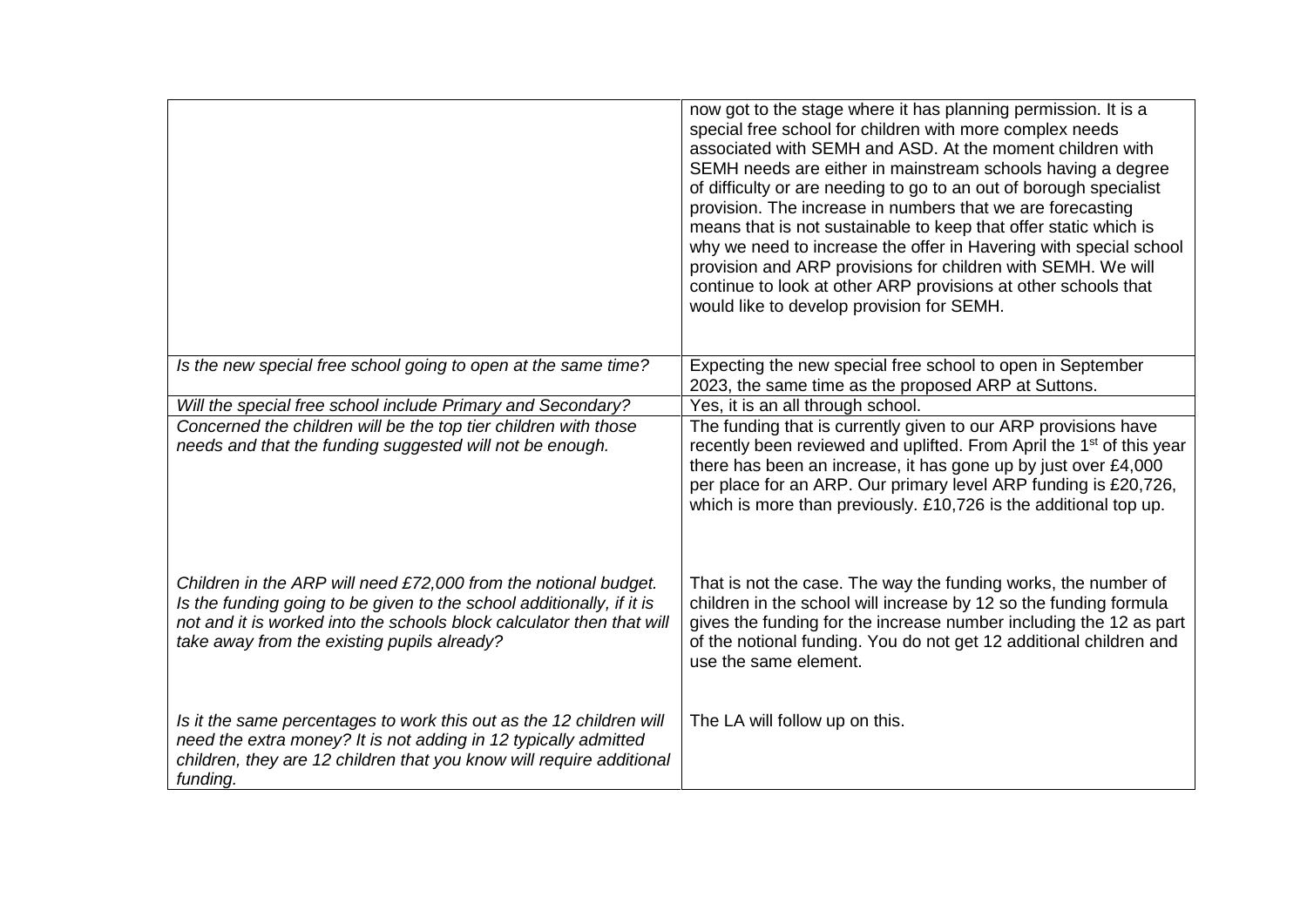| How separate is it? Is it far from the main building? If the funding<br>is not guaranteed, how many adults will it take to get the children<br>from the ARP into the mainstream? If it is a distance then it will<br>need a high level of adult support. Concerned it will become a<br>separate school and therefore why would the children then be in<br>an ARP and not in a specialist provision, if it is that separate? | When first going to the site to see how far the ARP will be, had a<br>look and thought it was not that far. As long as we can work a way<br>to make sure that the cross over will be at times when it is quiet.<br>We are not talking about all 12 children going over at once<br>regularly, it is about how the groups in the ARP will work.                                                                                                                                                                                                                                                                                                                                                                                                                                                                                                                                                                                                                                           |
|-----------------------------------------------------------------------------------------------------------------------------------------------------------------------------------------------------------------------------------------------------------------------------------------------------------------------------------------------------------------------------------------------------------------------------|-----------------------------------------------------------------------------------------------------------------------------------------------------------------------------------------------------------------------------------------------------------------------------------------------------------------------------------------------------------------------------------------------------------------------------------------------------------------------------------------------------------------------------------------------------------------------------------------------------------------------------------------------------------------------------------------------------------------------------------------------------------------------------------------------------------------------------------------------------------------------------------------------------------------------------------------------------------------------------------------|
| Surely you will have to take them all over for lunch?                                                                                                                                                                                                                                                                                                                                                                       | The children will not necessarily go over for lunch. If they are able<br>to go over to the mainstream for lunch, they are in the right mind<br>set and it is what right for them, then that will be managed. It is<br>about how the staff will work with and manage those 12 children.<br>The age range will be broad so it may be the group is broken into<br>smaller compatible groups working within the ARP, a smaller<br>group go over for lunch whilst the others remain in the ARP and<br>have their lunch delivered to them. It is very important that this is<br>trial led as these can be children with potentially complex needs<br>and need to be supported in a way that keeps them safe but are<br>able to progress. It will be down to the school to manage the unit<br>in that environment.                                                                                                                                                                             |
|                                                                                                                                                                                                                                                                                                                                                                                                                             | It does depend on the children and what is right for them. There<br>is provision in the plans to have lunch in the heart space in the<br>ARP, equally could bring the children over for lunch. The school<br>is going to continue with the split lunches which reduces the<br>number of pupils in the hall at one time. That will give more<br>opportunities for the children to come over for lunch. There are<br>other facilities in the school that can be used and planned into the<br>children's schedules based on their needs.<br>The ARP will not need to look like a traditional school building as<br>this can be a trigger for some of the children and the design of<br>the outdoor space is important. Looking at SEMH ARPs to visit to<br>get the design right, particularly in terms of furnishing it. It is<br>important to get this right for the children. There are concerns<br>about the drive and gate and this has been voiced to the DfE and<br>Local Authority. |